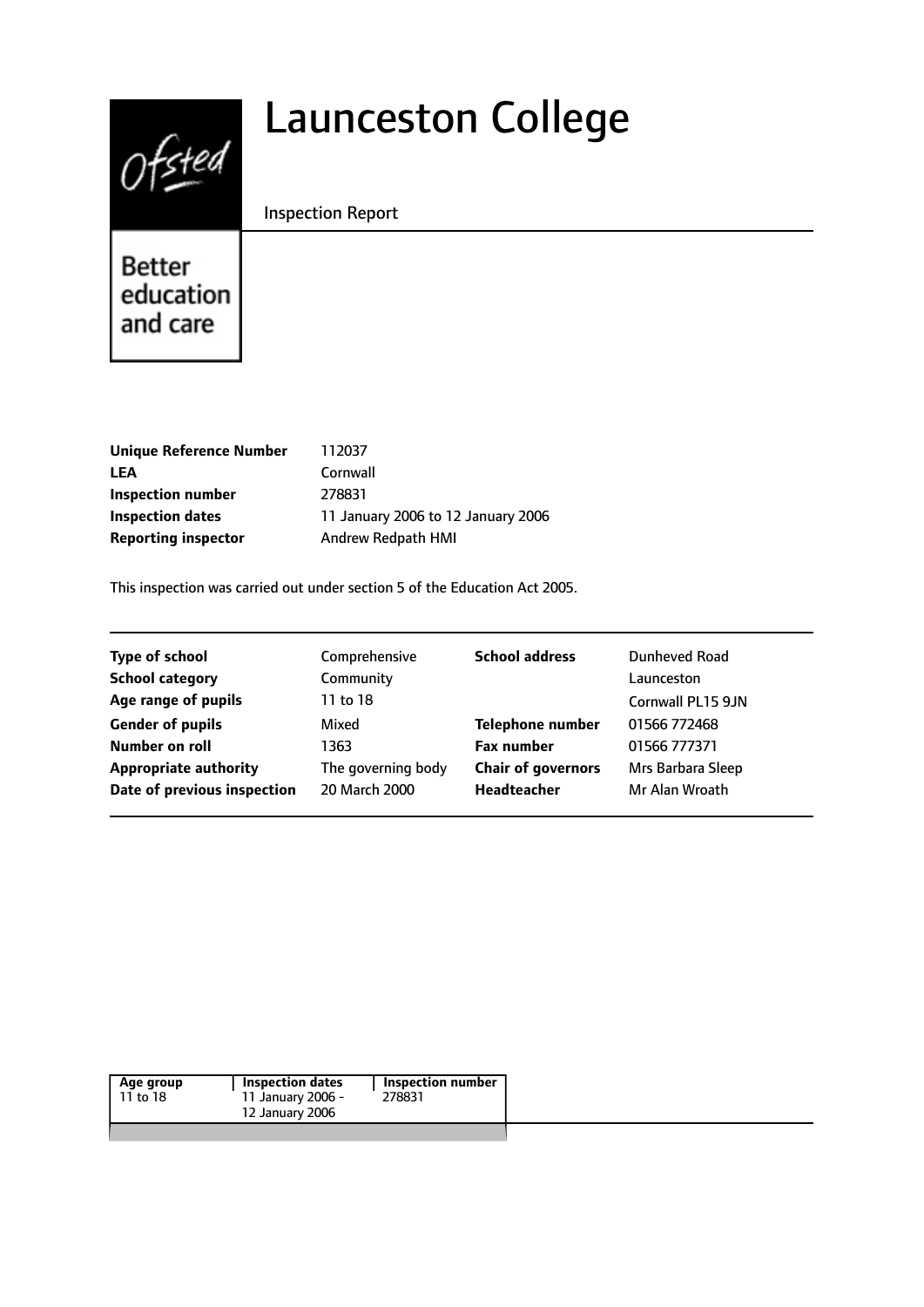© Crown copyright 2006

#### Website: www.ofsted.gov.uk

This document may be reproduced in whole or in part for non-commercial educational purposes, provided that the information quoted is reproduced without adaptation and the source and date of publication are stated.

Further copies of this report are obtainable from the school. Under the Education Act 2005, the school must provide a copy of this report free of charge to certain categories of people. A charge not exceeding the full cost of reproduction may be made for any other copies supplied.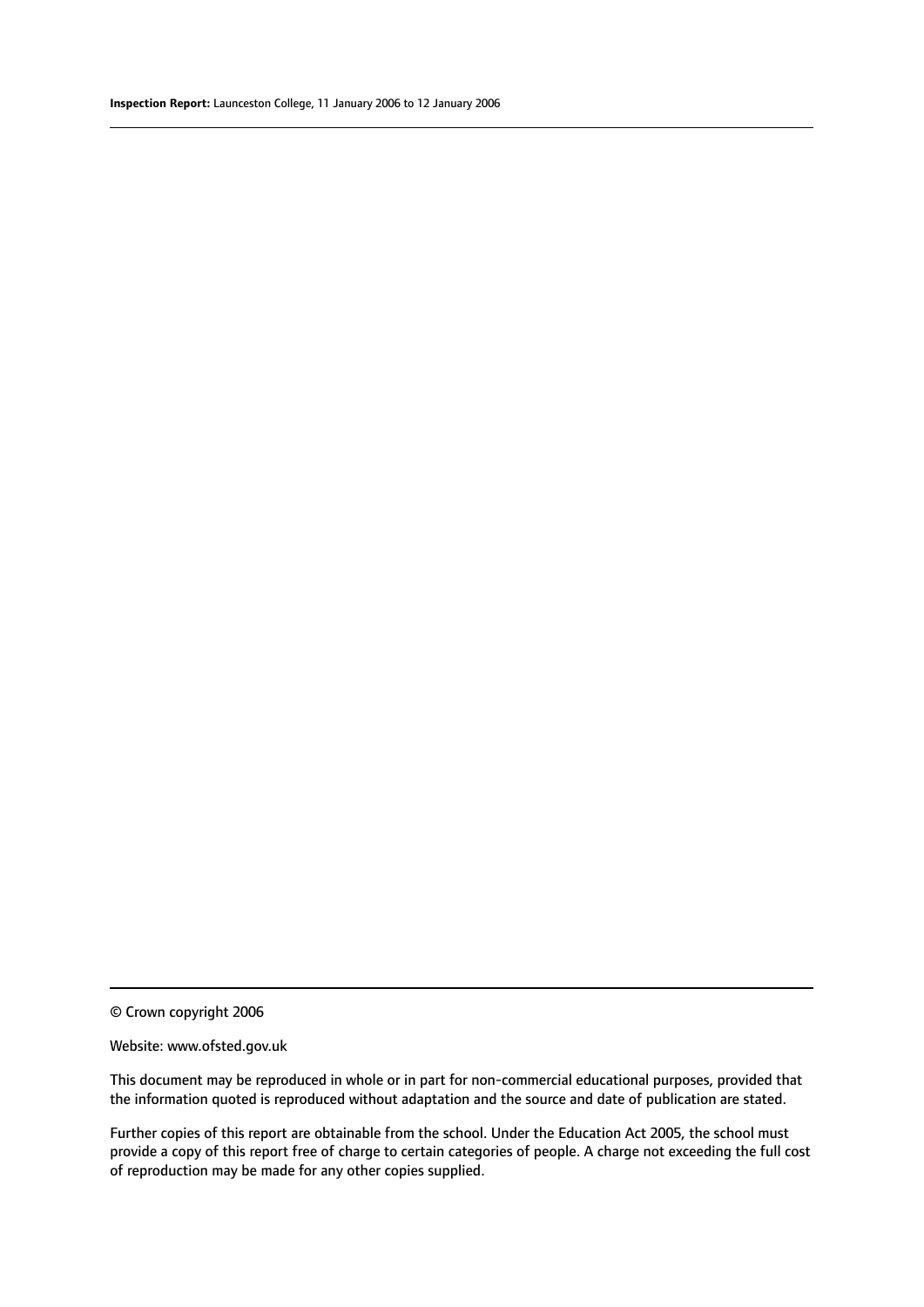# **Introduction**

The inspection was carried out by one of Her Majesty's Inspectors and four Additional Inspectors.

#### **Description of the school**

Launceston College is a specialist technology college of larger than average size. Students are drawn from the market town of Launceston and surrounding villages. Although the proportion of students entitled to free school meals is below the national average, the school's catchment area includes areas where incomes are low and there is significant deprivation. Almost all students are of White British origin and are fluent in English. The college provides an area resource base for 15 students who have special educational needs. Almost a quarter of students attending the college have learning difficulties and disabilities which is higher than the national average. The college provides a wide range of community education. Building work has begun to update some of the accommodation.

#### **Key for inspection grades**

| Grade 1 | Outstanding  |
|---------|--------------|
| Grade 2 | Good         |
| Grade 3 | Satisfactory |
| Grade 4 | Inadequate   |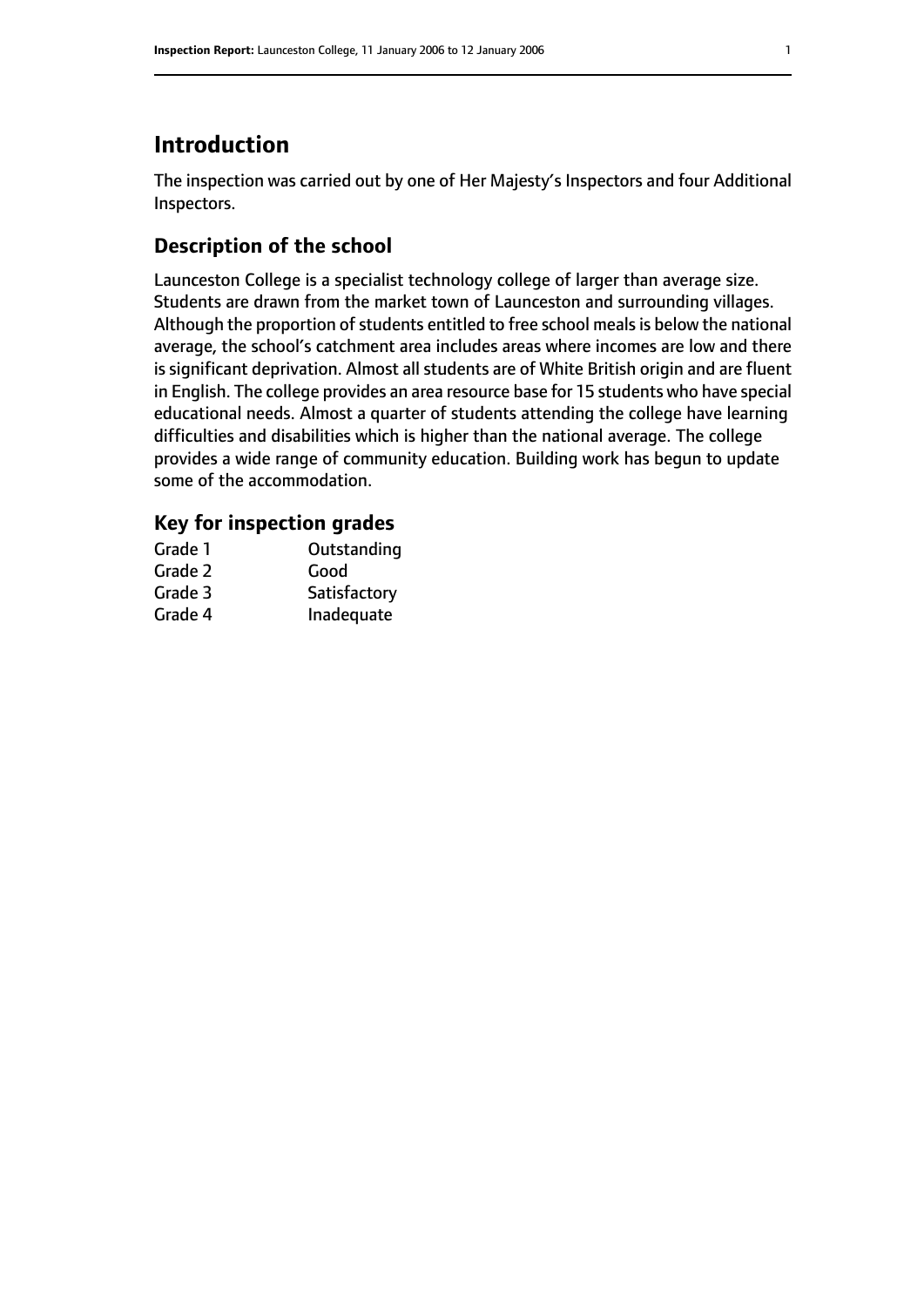# **Overall effectiveness of the school**

#### **Grade: 2**

Launceston College provides a good education for its students. The college uses its specialist status as a technology college very effectively to foster strong links with local industry, the community and other schools. These links broaden the curriculum and extend students' learning.

Good teaching enables students to make good progress, particularly at Key Stage 3. The high standard of teaching in mathematics across the college produces consistently high examination results. Students have positive attitudes and behave well. They enjoy coming to school and a high number participate in the wide range of extra-curricular activities and after-school clubs. Students' personal development is good, although the arrangements at lunch time do not encourage students to view eating food as a positive social experience.

Provision in the area resource base for students with special educational needs (SEN) is of a very high standard. Students have good opportunities for inclusion with the rest of the school which ensures they have access to a broad curriculum. However, arrangements do not fully meet the requirements of the National Curriculum since these students do not currently study a modern foreign language (MFL). Monitoring of the impact of initiatives and the support given to students with SEN in other parts of the college is underdeveloped.

The college has addressed all the areas identified for improvement at the time of the last inspection. The headteacher and senior managers are an effective team who have an accurate view of the college's strengths and weaknesses. Evidence gathered during the inspection suggests the college is systematically addressing the main areas for further improvement. The senior leaders and committed staff demonstrate a strong capacity for ensuring further improvement. Some parts of the accommodation are cramped, although the college uses resources well and provides good value for money.

#### **Effectiveness and efficiency of the sixth form**

#### **Grade: 2**

Sixth form provision is good and students achieve above average standards in their advanced (A) level and vocational examinations. Students take part in a wide range of activities both in college and the wider community which promotes their personal development. Students are confident and outgoing and form very good relationships with each other and with their teachers. Students appreciate the extensive support and guidance they receive. The sixth form is led and managed well and there are good links with other schools and colleges. Some of the accommodation is limited and there are too few opportunities for students to use the library for individual study.

#### **What the school should do to improve further**

•monitor more thoroughly the impact of initiatives used to help students with SEN and the support they receive  $\cdot$  ensure all students are taught a modern foreign language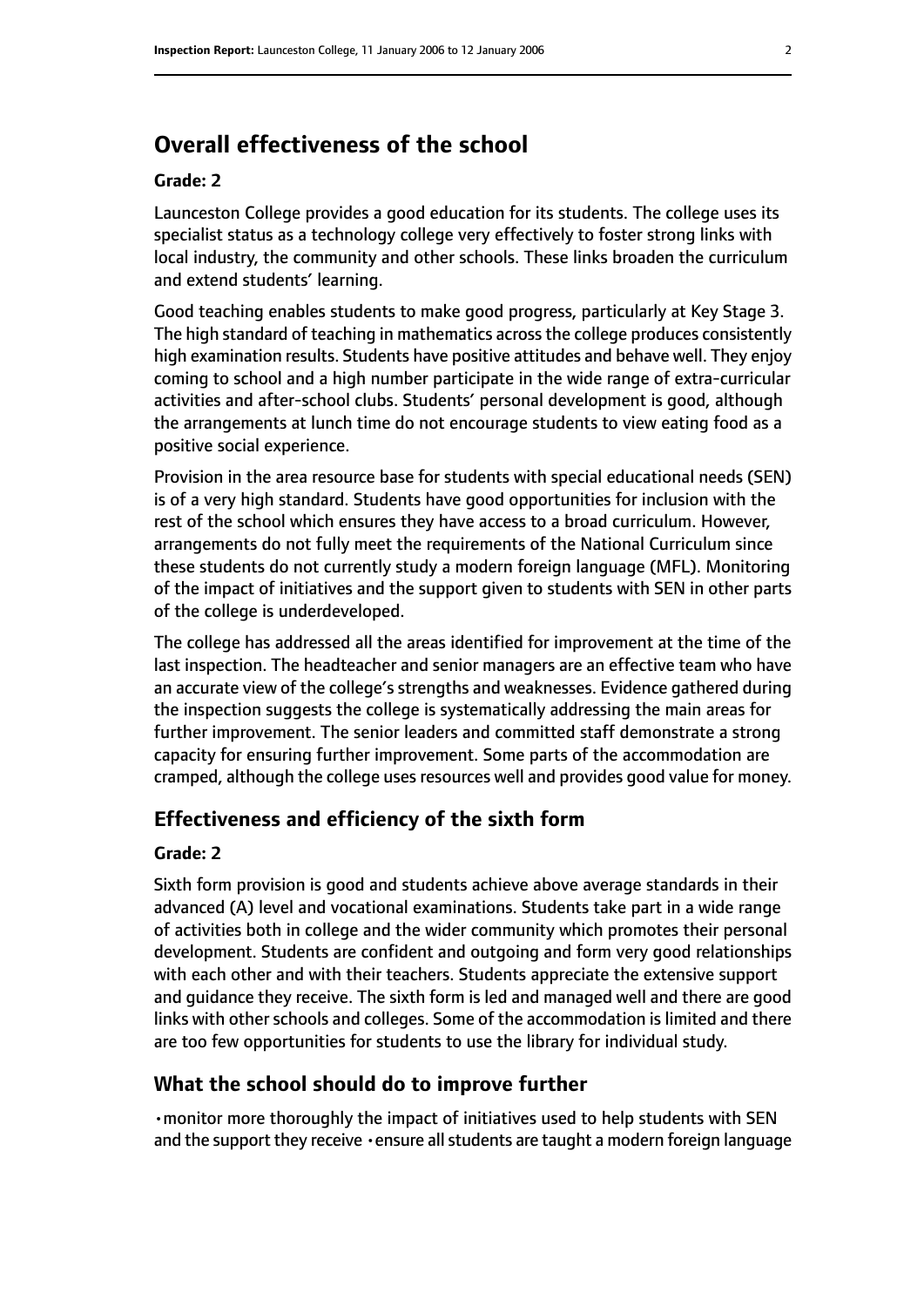at Key Stage 3 •consider the use of accommodation to improve arrangements for students at lunchtime and to provide more opportunities for individual study for sixth form students.

#### **Achievement and standards**

#### **Grade: 2**

Good teaching with a clear focus on raising achievement enables students to make good progress. Students start in Year 7 with average standards. In Key Stage 3, students make good progress and by the end of Year 9 their attainment is usually higher than the national average. Standards are particularly high in science and mathematics.

At Key Stage 4, the pace of improvement is slower. It is at least satisfactory and good in several subjects. By the end of Year 11, students' grades in the General Certificate of Secondary Education (GCSE) are broadly average. Results are consistently high in mathematics, physical education (PE), history, geography, technology and vocational subjects. Results are generally lower in science subjects. The school has taken steps to improve the performance of students in science which are having a positive effect on raising standards. Students make good progressin the sixth form and achieve above average results in A level examinations and in the vocational courses. Students are set challenging targets and know the areas they need to improve. Girls perform better than average across the school, particularly at Key Stage 3. The performance of boys has fluctuated in recent years and is currently slightly below average. Students with SEN make satisfactory progress. The progress of some is limited since the college does not monitor thoroughly the impact of the various initiatives used to help them. Students who attend the area resource base make very good progress in their academic learning and in developing their independence and social skills.

#### **Personal development and well-being**

#### **Grade: 2**

The personal development and well-being of students is good. Students enjoy being at school and report that they feel safe and respected. They behave well, have positive attitudes and work hard. Their attendance level is above the national average.

Students' spiritual, moral, social and cultural development is good. Students improve their self-esteem and self-confidence when they take part in sports and joint music and drama productions. Students develop social skills and learn how to get along with their peers. Year 7 students speak highly of an activity day which develops trust and builds friendships. Students' awareness of different cultures is enhanced through the art and citizenship curricula and the college's links with a multicultural school in London. Students learn to take responsibility and feel they actively influence what happens in school through the year and school councils. Sixth form and Year 11 students support others lower down the school, for example, when they act as 'sports leaders' or peer mentors. They also make a positive contribution to the community through the strong links with other schools and businesses, work experience and enterprise opportunities. Students develop suitable skills for adult life and are well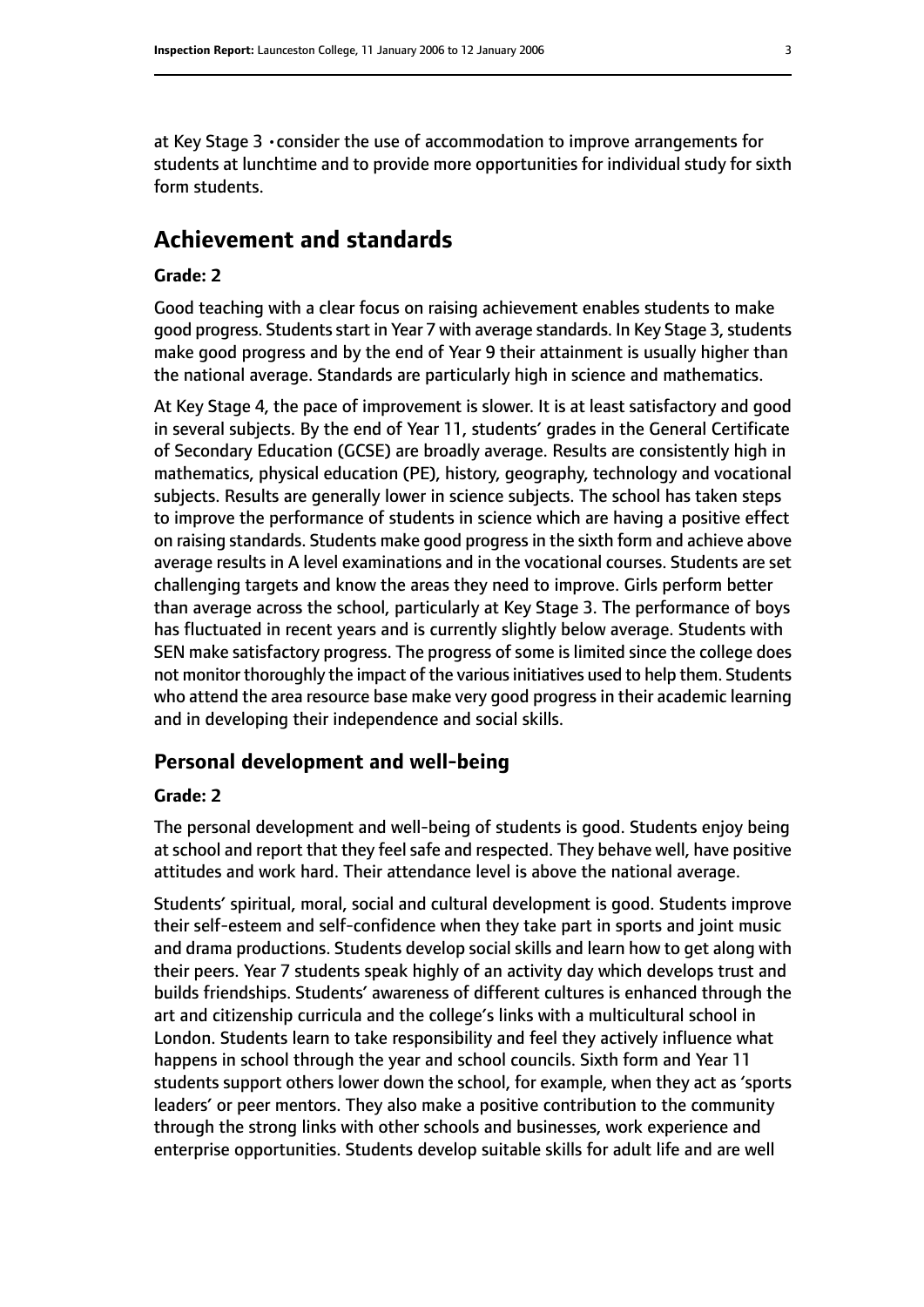prepared for the world of work or further study. Students are aware of the need to lead a safe and healthy lifestyle, although the arrangements at lunch time do not enable all students to sit down to eat and enjoy each other's company.

# **Quality of provision**

#### **Teaching and learning**

#### **Grade: 2**

The quality of teaching is good across the school, particularly in Key Stage 3 and in mathematics. Because of this, the students learn well. Lessons range from outstanding to satisfactory and students speak warmly of the expertise of their teachers. Some have said that teachers treat them as 'grown-ups' and as one student commented "good teachers make you feel like they are just teaching you." When this happens, students become interested in learning. Students' work is generally well planned and marked and there is clear evidence that learners are challenged to think creatively and encouraged to speculate and think beyond the obvious. This was seen in science lessons when students conducted experiments and in English when they retold real life stories. Teachers capture students' interest through making learning highly paced and exciting. Information and communication technology (ICT) is often used well to present topics and for students to conduct individual research. In the few lessons where students are less well challenged, chatting results and learning slows down.

Assessment is used well to plan lessons and students are informed of their targets for future work. Students generally understand how they can improve their work and discuss this creatively with their teachers.

#### **Curriculum and other activities**

#### **Grade: 2**

The curriculum is good because it offers courses which suit students' interests and aptitudes. Provision at Key Stage 4 includes GCSE subjects, vocational and work-related courses. Sixth form students choose from a wide range of A level subjects and vocational courses. ICT is used effectively to support learning across the curriculum. As part of the college's technology status, intensive technology days have been provided and strong links established with many other institutions.

The curriculum in the area resource base for students with SEN is of a high standard because it is carefully adapted to meet students' specific educational needs and to help them develop their independence and self-confidence. There are good links with the main school which ensure students have access to a broad curriculum. However, the opportunity to study an MFL is not currently provided.

There is a wide range of extra-curricular provision including sport and arts-related clubs, sports leader qualification, extra help sessions and additional subjects for GCSE study. These activities are very well attended and enrich the lives of the students.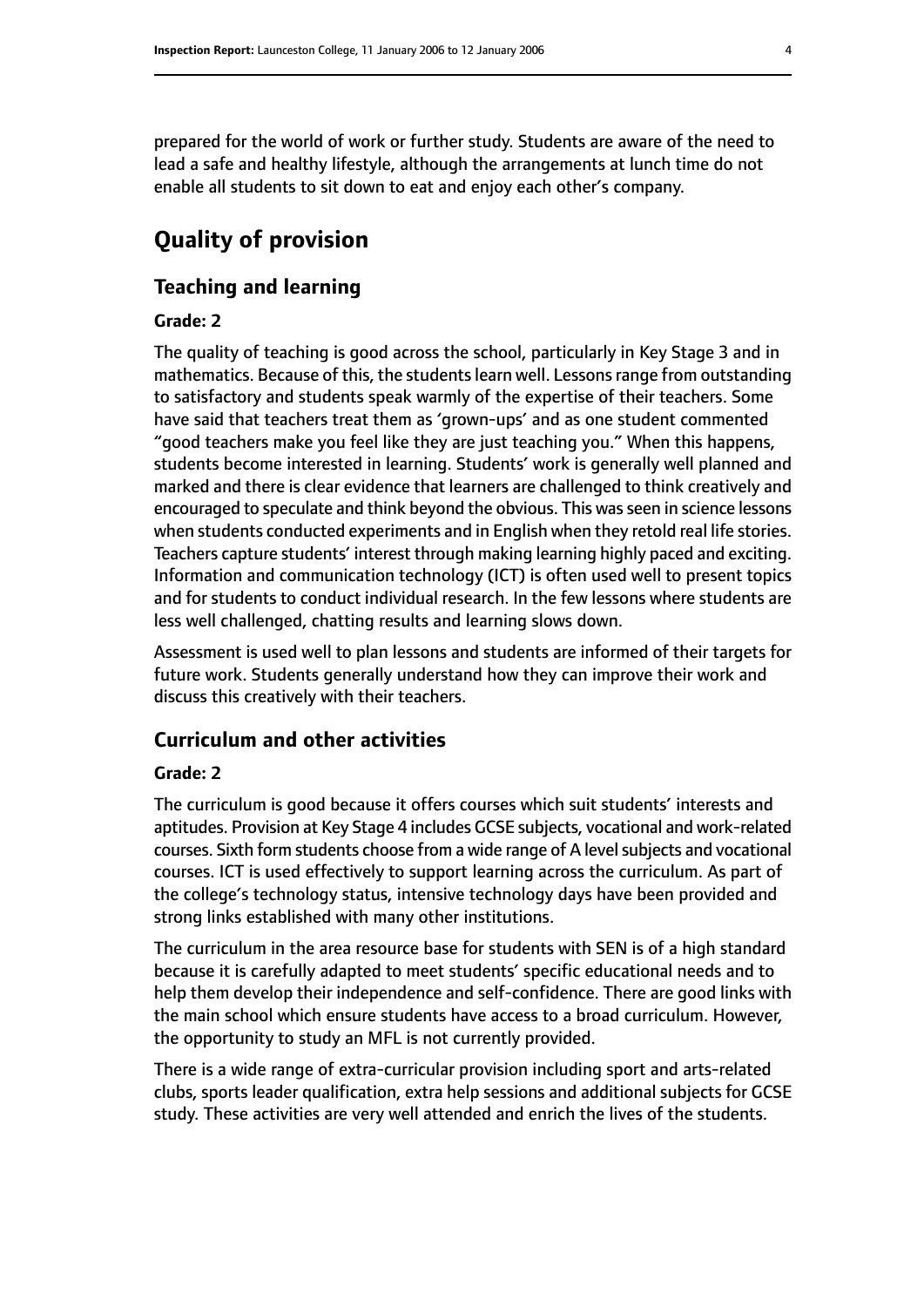#### **Care, guidance and support**

#### **Grade: 2**

The college provides good care, guidance and support for its students. Excellent links with external agencies enable the college to draw on expertise to support students' emotional health and well-being. Provision for vulnerable students is well organised. There are thorough arrangements in place for child protection and for dealing with any incidents of bullying. Arrangements to promote good behaviour are successful with almost all students. However, exclusion is used relatively frequently as a means of managing some pupils. The success of this approach is not demonstrated by the college, although it is aware of the issue and has plans for developing alternative strategies. Well planned induction activities help new students settle in quickly when they join the college. Older students receive appropriate advice to help them choose optional subjects and make career choices. Sixth form students appreciate the quidance they receive on further and higher education courses. This has been particularly effective in helping several students gain places at top universities.

# **Leadership and management**

#### **Grade: 2**

The headteacher and senior managers are a strong leadership team and have a clear vision for the future direction of the college. Staff share this vision and concentrate their efforts effectively on raising achievement and improving the personal development of pupils.

The college has a good knowledge of its main strengths and weaknesses and evaluates its performance systematically. Recently improved systems to monitor the quality of teaching and learning within departments and the progress of pupils are good in almost all areas. Monitoring of the impact of initiatives and the support given to students with SEN is underdeveloped. Good support to develop the roles of subject leaders has been particularly effective, for example, in improving the quality of teaching and learning in science. The college has successfully extended the role of teaching assistants to improve support for individual students. Induction procedures for new staff are good and enable staff to settle in quickly and adopt the school's high expectations. The college uses resources well and in view of students' good academic progress and personal development it provides good value for money. The college demonstrates a strong capacity for further improvement.

The college manages the specialist school status very well and has successfully engaged local industry, the community and local schools in its future development. The college also seeks the views of parents and takes action as a result. The vast majority of parents are happy with the work of the college, although a few have concerns over the standard of pupils' behaviour.

Governors have good knowledge of the college's strengths and weaknesses. They are playing an increasing role in evaluating and reviewing its effectiveness. However, the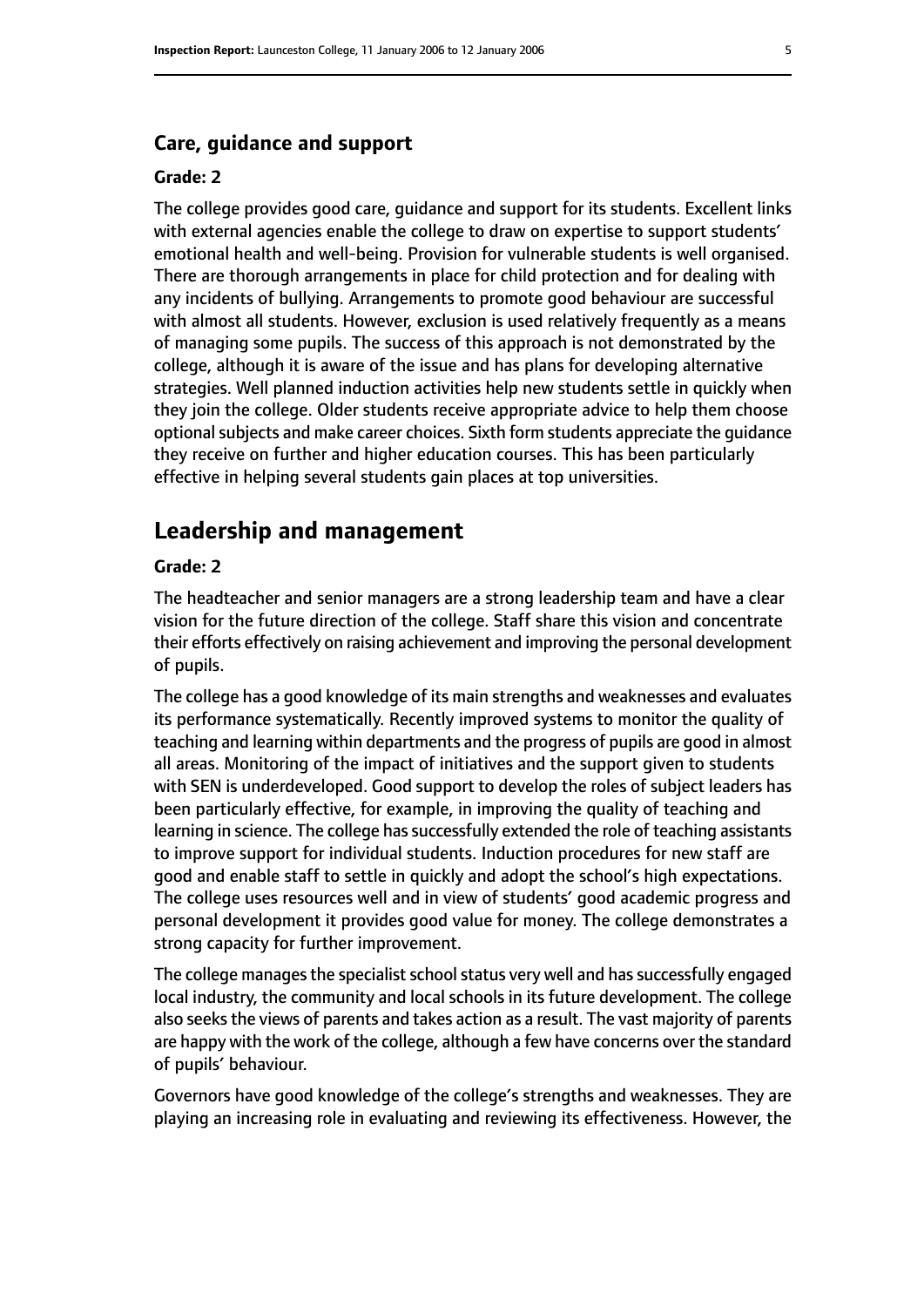college has rightly identified the need to develop its role in providing further challenge and support.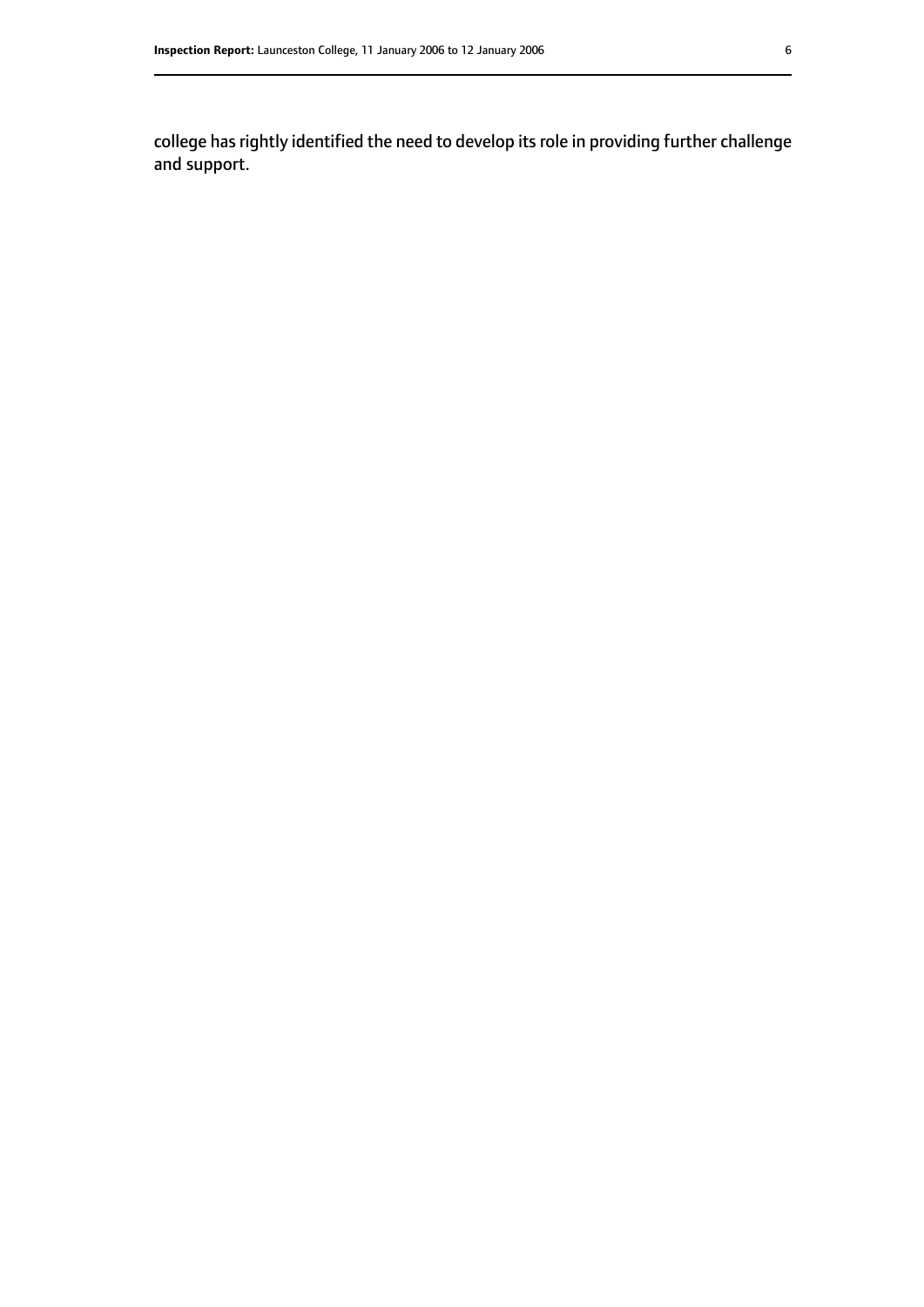**Any complaints about the inspection or the report should be made following the procedures set out inthe guidance 'Complaints about school inspection', whichis available from Ofsted's website: www.ofsted.gov.uk.**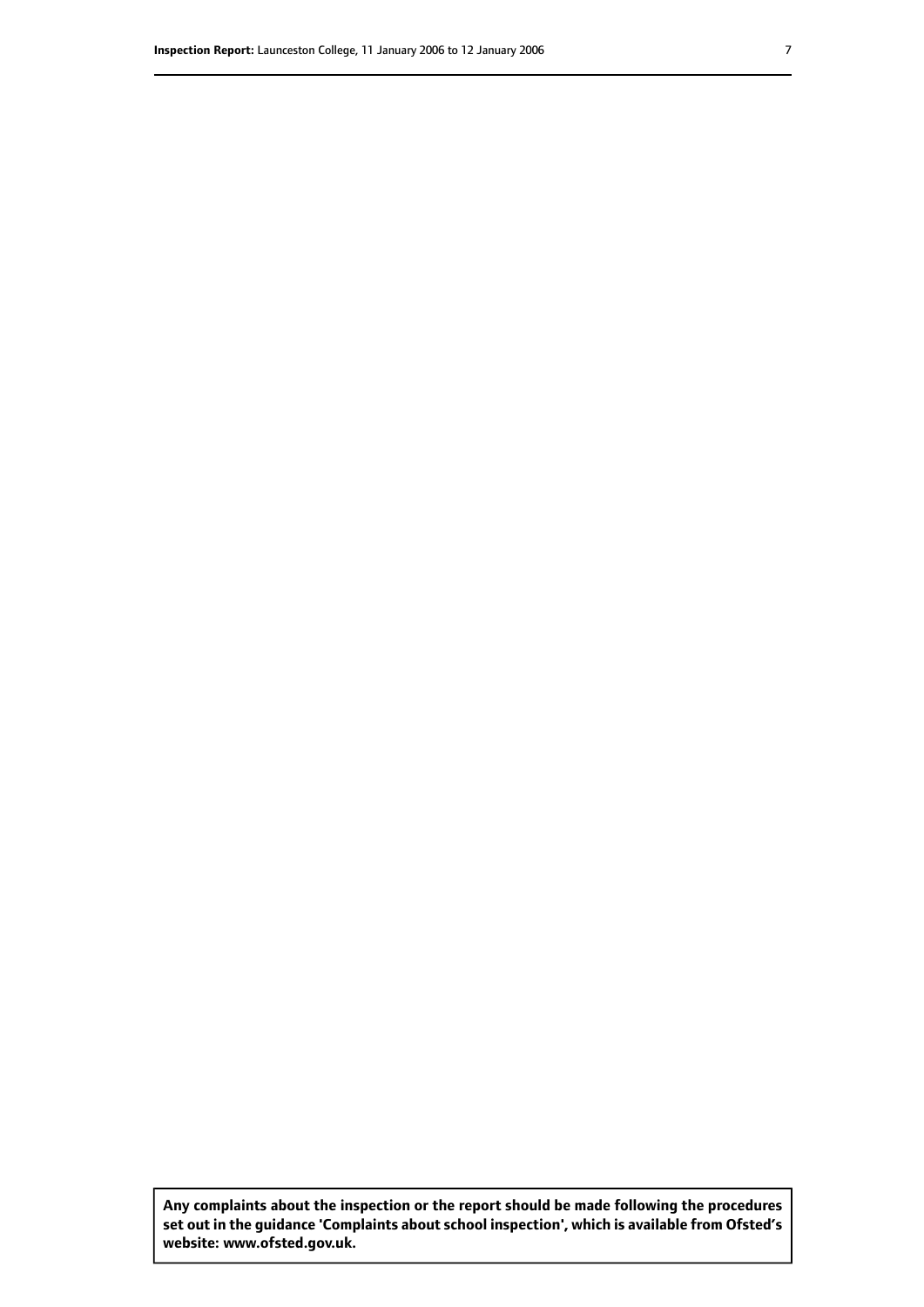# **Inspection judgements**

| Key to judgements: grade 1 is outstanding, grade 2 good, grade 3 | School         | $16-19$ |
|------------------------------------------------------------------|----------------|---------|
| satisfactory, and grade 4 inadequate                             | <b>Overall</b> |         |

#### **Overall effectiveness**

| How effective, efficient and inclusive is the provision of education,<br>integrated care and any extended services in meeting the needs of<br>learners? |     |           |
|---------------------------------------------------------------------------------------------------------------------------------------------------------|-----|-----------|
| How well does the school work in partnership with others to promote<br>learners' well-being?                                                            |     |           |
| The quality and standards in foundation stage                                                                                                           | ΝA  | <b>NA</b> |
| The effectiveness of the school's self-evaluation                                                                                                       |     |           |
| The capacity to make any necessary improvements                                                                                                         | Yes | Yes       |
| Effective steps have been taken to promote improvement since the last<br>inspection                                                                     | Yes | Yes       |

#### **Achievement and standards**

| How well do learners achieve?                                                                                 |  |
|---------------------------------------------------------------------------------------------------------------|--|
| The standards <sup>1</sup> reached by learners                                                                |  |
| How well learners make progress, taking account of any significant variations  <br>between groups of learners |  |
| How well learners with learning difficulties and disabilities make progress                                   |  |

#### **Personal development and well-being**

| How good is the overall personal development and well-being of the<br>learners?                                  |  |
|------------------------------------------------------------------------------------------------------------------|--|
| The extent of learners' spiritual, moral, social and cultural development                                        |  |
| The behaviour of learners                                                                                        |  |
| The attendance of learners                                                                                       |  |
| How well learners enjoy their education                                                                          |  |
| The extent to which learners adopt safe practices                                                                |  |
| The extent to which learners adopt healthy lifestyles                                                            |  |
| The extent to which learners make a positive contribution to the community                                       |  |
| How well learners develop workplace and other skills that will contribute to<br>their future economic well-being |  |

#### **The quality of provision**

| How effective are teaching and learning in meeting the full range of<br>the learners' needs?          |  |
|-------------------------------------------------------------------------------------------------------|--|
| How well do the curriculum and other activities meet the range of<br>needs and interests of learners? |  |
| How well are learners cared for, guided and supported?                                                |  |

 $^1$  Grade 1 - Exceptionally and consistently high; Grade 2 - Generally above average with none significantly below average; Grade 3 - Broadly average; Grade 4 - Exceptionally low.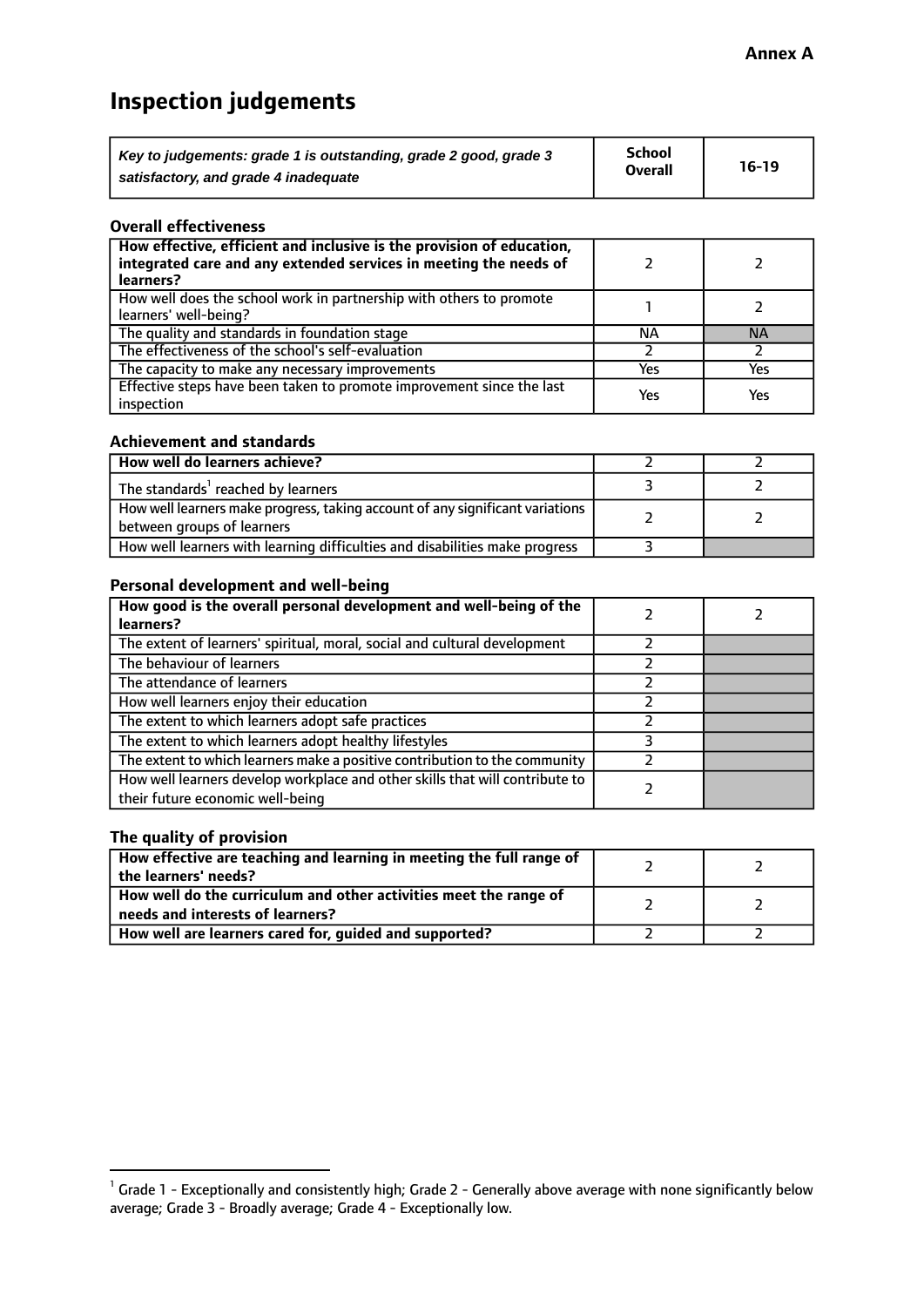#### **Leadership and management**

| How effective are leadership and management in raising achievement<br>and supporting all learners?                                              |     |                          |
|-------------------------------------------------------------------------------------------------------------------------------------------------|-----|--------------------------|
| How effectively leaders and managers at all levels set clear direction leading<br>to improvement and promote high quality of care and education |     |                          |
| How effectively performance is monitored, evaluated and improved to meet<br>challenging targets, through quality assurance and self-review      |     |                          |
| How well equality of opportunity is promoted and discrimination tackled so<br>that all learners achieve as well as they can                     |     |                          |
| How effectively and efficiently resources are deployed to achieve value for<br>money                                                            |     |                          |
| The extent to which governors and other supervisory boards discharge their<br>responsibilities                                                  |     |                          |
| The adequacy and suitability of staff to ensure that learners are protected                                                                     | Yes | insufficient<br>evidence |

| The extent to which schools enable learners to be healthy                                     |            |  |
|-----------------------------------------------------------------------------------------------|------------|--|
| Learners are encouraged and enabled to eat and drink healthily                                | Yes        |  |
| Learners are encouraged and enabled to take regular exercise                                  | Yes        |  |
| Learners are discouraged from smoking and substance abuse                                     | <b>Yes</b> |  |
| Learners are educated about sexual health                                                     | <b>Yes</b> |  |
| The extent to which providers ensure that learners stay safe                                  |            |  |
| Procedures for safequarding learners meet current government requirements                     | <b>Yes</b> |  |
| Risk assessment procedures and related staff training are in place                            | Yes        |  |
| Action is taken to reduce anti-social behaviour, such as bullying and racism                  | <b>Yes</b> |  |
| Learners are taught about key risks and how to deal with them                                 | Yes        |  |
| The extent to which learners make a positive contribution                                     |            |  |
| Learners are helped to develop stable, positive relationships                                 | Yes        |  |
| Learners, individually and collectively, participate in making decisions that affect them     | <b>Yes</b> |  |
| Learners are encouraged to initiate, participate in and manage activities in school and the   | <b>Yes</b> |  |
| wider community                                                                               |            |  |
| The extent to which schools enable learners to achieve economic well-being                    |            |  |
| There is provision to promote learners' basic skills                                          | Yes        |  |
| Learners have opportunities to develop enterprise skills and work in teams                    | Yes        |  |
| Careers education and quidance is provided to all learners in key stage 3 and 4 and the sixth | Yes        |  |
| form                                                                                          |            |  |
| Education for all learners aged 14-19 provides an understanding of employment and the         | Yes        |  |
| economy                                                                                       |            |  |